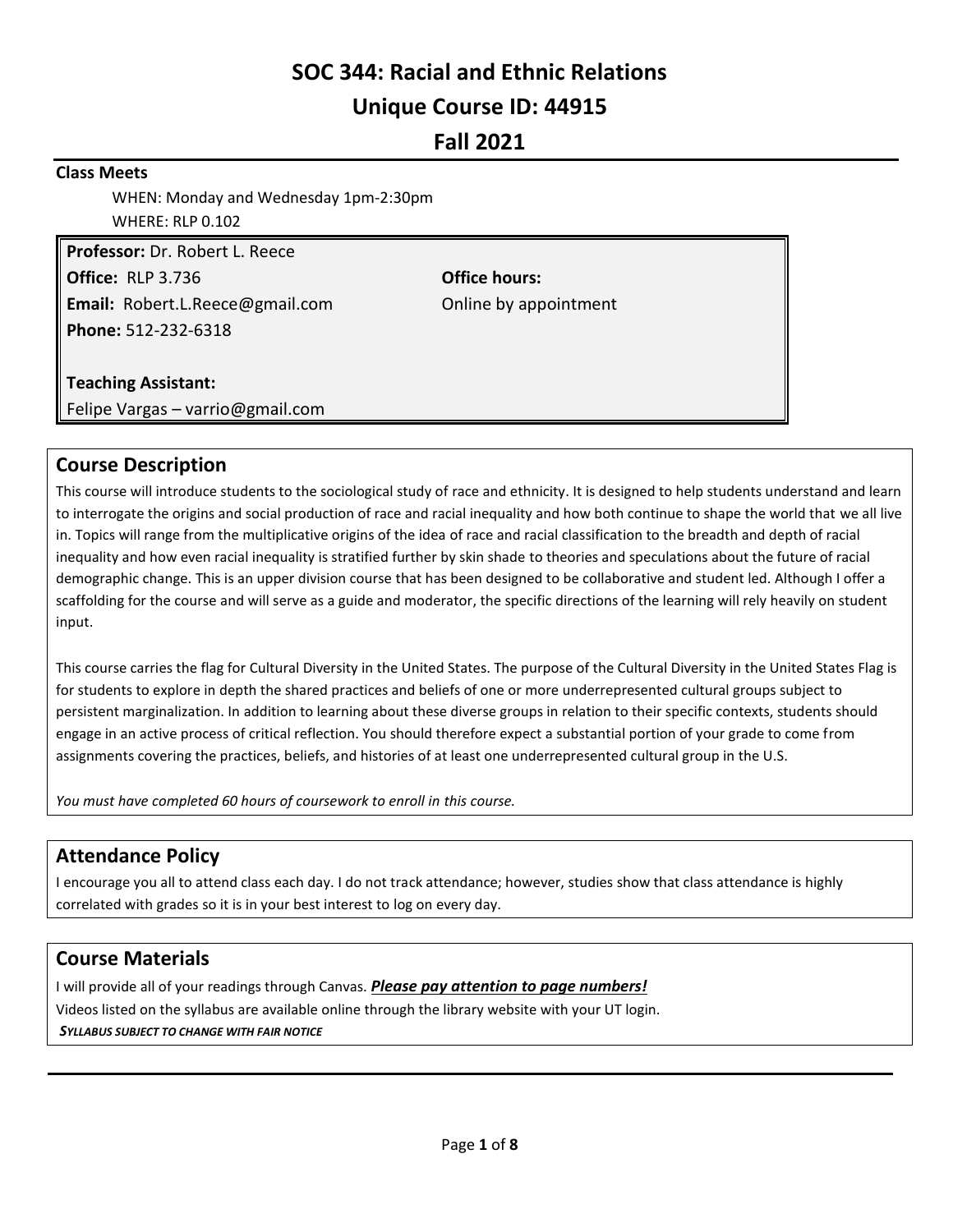## **Assignments and Grading** (all assignments will have a Canvas submission portal; please do not email them to us)

## *Documentary Summaries – 20%*

Over the course of the semester, at your own pace, you are required to watch and summarize *three* documentaries from the list on page 5 of the syllabus. Each summary should be *300 words* and explain what the documentary was about and any insights you gained from it. All documentaries are available through the library website with your UT login.

### *Current Events – 10%*

Each week a group of students (as indicated on the syllabus) will be responsible for completing a current events assignment in two parts. First, each student must identify a current event broadly related to that week's topic and write a *300-word summary* explaining the event, its implications, and how it's related to that week. Submit the summary on *Canvas prior to Monday's class*. Second, at the start of each Monday's class, each student will *briefly discuss* their summary with the class. *Everyone will do this once per semester*.

*NOTE: This is not a group assignment. The groups are to indicate which of you are responsible for that week.*

## *Article Summaries – 10%*

Each week a group of students (as indicated on the syllabus) will be responsible for completing an article summary assignment in two parts. First, each student must select an article from the journal *Sociology of Race and Ethnicity* on any topic of their choice and write a *300-word summary* explaining the article's primary argument, its methodology, its findings, and its conclusions. Submit the summary on *Canvas prior to Wednesday's class*. Second, at the start of each Wednesday's class, each student will *briefly discuss* their summary with the class. *Everyone will do this once per semester***.** 

*NOTE: This is not a group assignment. The groups are to indicate which of you are responsible for that week.*

## *Monday Learning Check – 15%*

At the end of each Monday's class everyone will write 1-2 sentence responses to the following questions: *What did you learn from the readings? What did you learn from the lecture? What remains confusing or unanswered?*

## *Wednesday Learning Check – 15%*

At the end of each Monday's class everyone will write 1-2 sentence responses to the following questions: *Is your question from Monday still unanswered? What do you hope to learn next week?*

## *Letter to the Government – 30%*

The final project is a *letter to a government official* of your choice urging them to address a *race-related social problem* of your choice. You will use sources such as peer reviewed papers and reports from think tanks and government organizations to frame your argument and demonstrate the severity of the problem you proposed along with possible solutions. Your letter should be *750 words* and is due on the date of the final exam. Refer to the rubric at the end of the syllabus for specific details.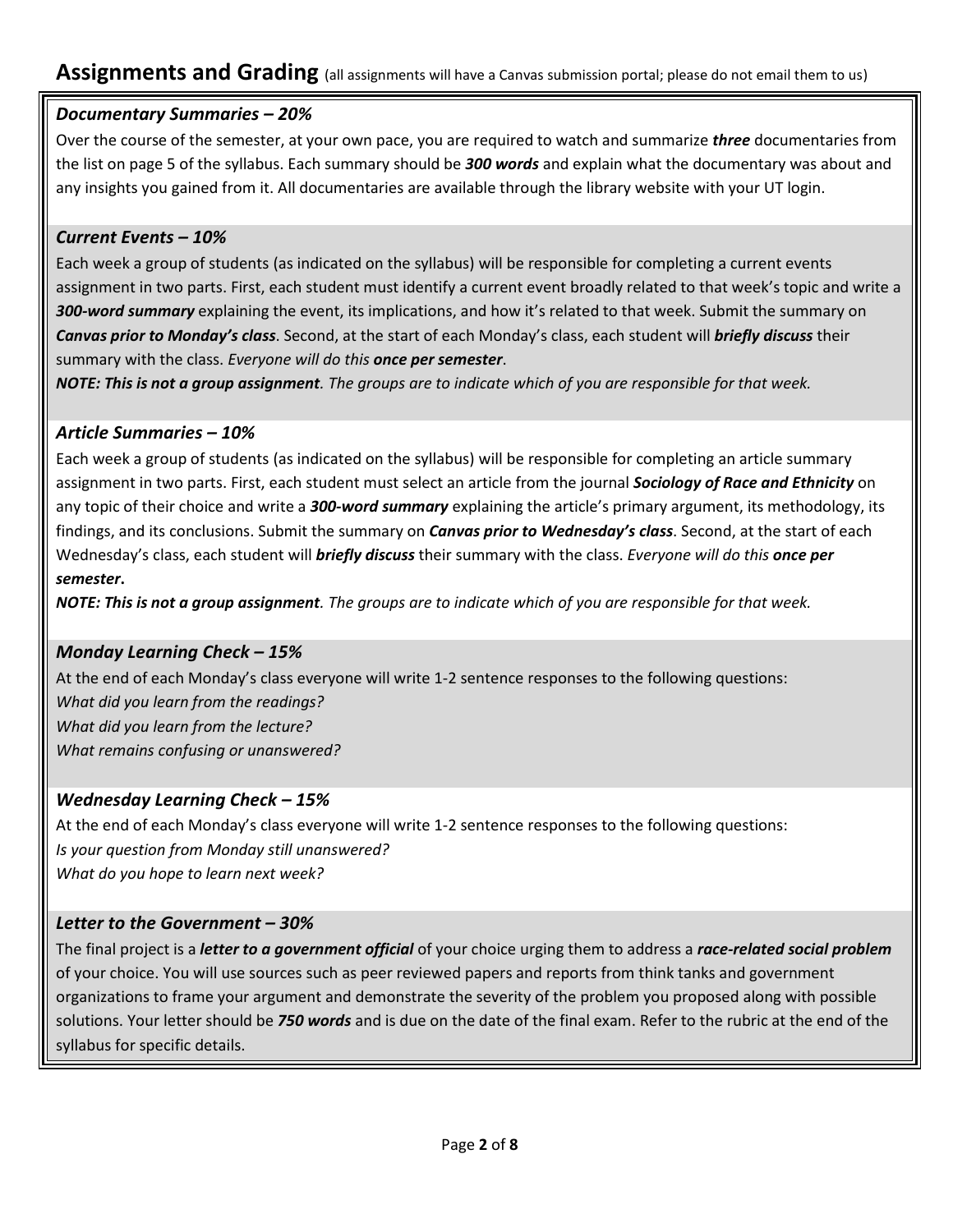### **Late Work and Makeup Policy**

I understand that sometimes things happen, particularly in the middle of a global pandemic. If you need to makeup an assignment, contact us as soon as possible and we will try to make accommodations.

## *Grading Scale*

| A  | 94% |
|----|-----|
| А- | 90% |
| B+ | 87% |
| B. | 84% |
| B- | 80% |
|    |     |
| C+ | 77% |
| C. | 74% |
| C- | 70% |
| D  | 65% |

## **Course Schedule**

## *WEEK 1 – AUGUST 25 – INTRODUCTION AND SYLLABUS*

*WEEK 2 – AUGUST 30, SEPTEMBER 1 – WHAT IS RACE? CATEGORIES*

*Current Events – Group 1; Article Summaries – Group 6*

Smedley – *Race in America* ch.1

Strimic-Pawl et al 2018

*WEEK 3 – NO CLASS SEPTEMBER 6 (LABOR DAY), SEPTEMBER 8 – WHAT IS RACE? BIOLOGY*

*Current Events – Group 2; Article Summaries – Group 7*

Roberts – *Fatal Invention* – ch.2

VIDEO: Race the Power of an Illusion pt.1

### *WEEK 4 – SEPTEMBER 13, 15 – RACIAL INEQUALITY Current Events – Group 3; Article Summaries – Group 8*

State of Black America Black-White Index 2020 State of Black American Hispanic-White Index 2020 Kawai 2005 VIDEO: Race the Power of an Illusion pt.2

*WEEK 5 – SEPTEMBER 20, 22 – THE CREATION OF WHITENESS*

*Current Events – Group 4; Article Summaries – Group 9* Gross 1998 Barrett and Roediger 2005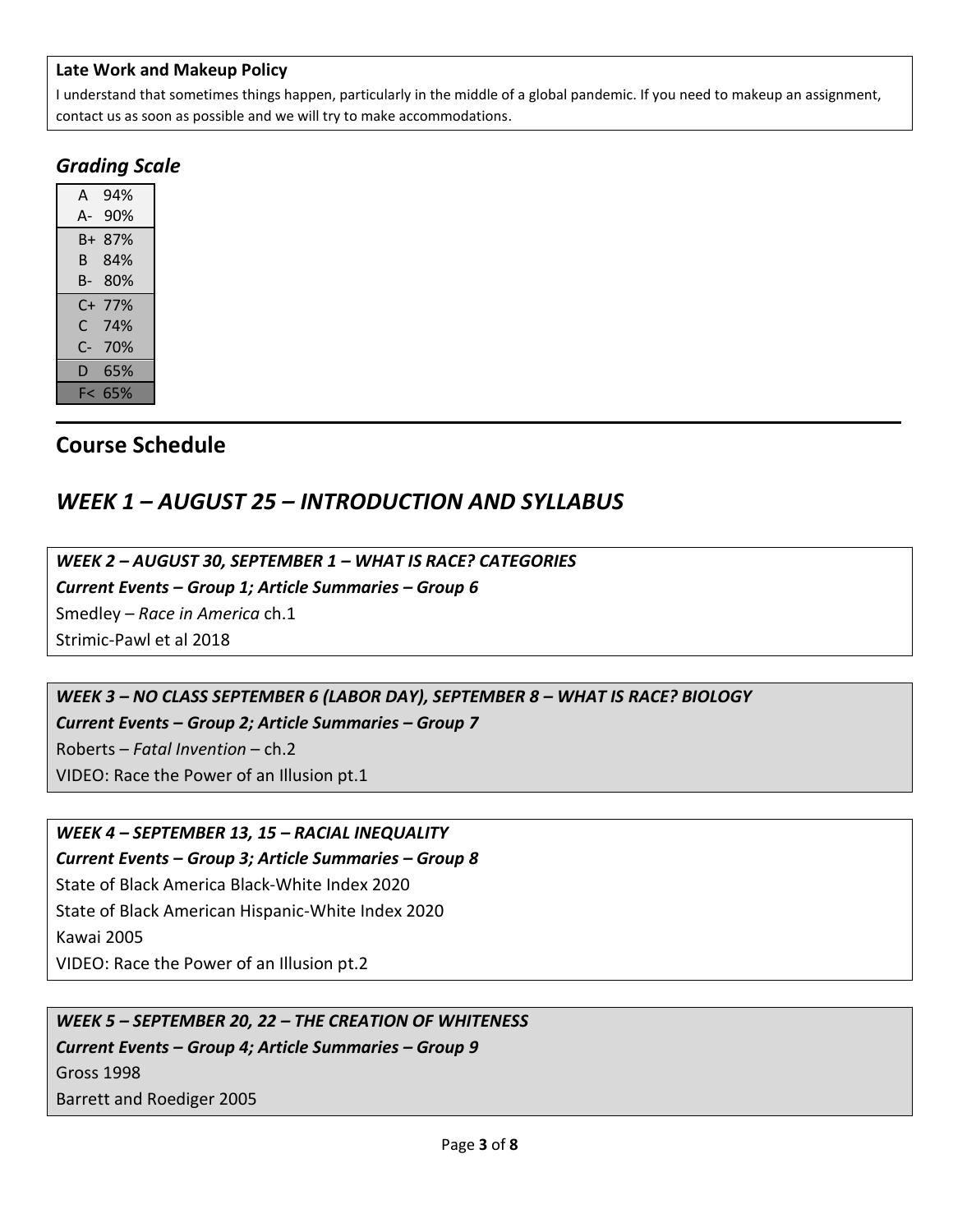## *WEEK 6 – SEPTEMBER 27, 29 – COLORISM Current Events – Group 5; Article Summaries – Group 10* VIDEO: A Question of Color Reece 2017 Hunter 1997

### *WEEK 7 – OCTOBER 4, 6 – HEALTH*

*Current Events – Group 6; Article Summaries – Group 11* Braun et al 2007 Williams and Mohammed 2013 Malat et al 2018

*WEEK 8 – OCTOBER 11, 13 – BODY SIZE Current Events – Group 7; Article Summaries – Group 12* Reece 2017 Strings 2015

*WEEK 9 – OCTOBER 18, 20 – GUEST SPEAKERS*

*WEEK 10 – OCTOBER 25, 27 – ENVIRONMENTAL RACISM Current Events – Group 8; Article Summaries – Group 1* Bergman 2019 Emanuel 2016

*WEEK 11 – NOVEMBER 1, 3 – TECHNOLOGY Current Events – Group 9; Article Summaries – Group 2* Buchanan 2018 Cook et al 2019 Benjamin 2019 Angwin et al 2016

*WEEK 12 – NOVEMBER 8, 10 – LEGACY OF SLAVERY Current Events – Group 10; Article Summaries – Group 3* Darity et al 2010 Baptist 2016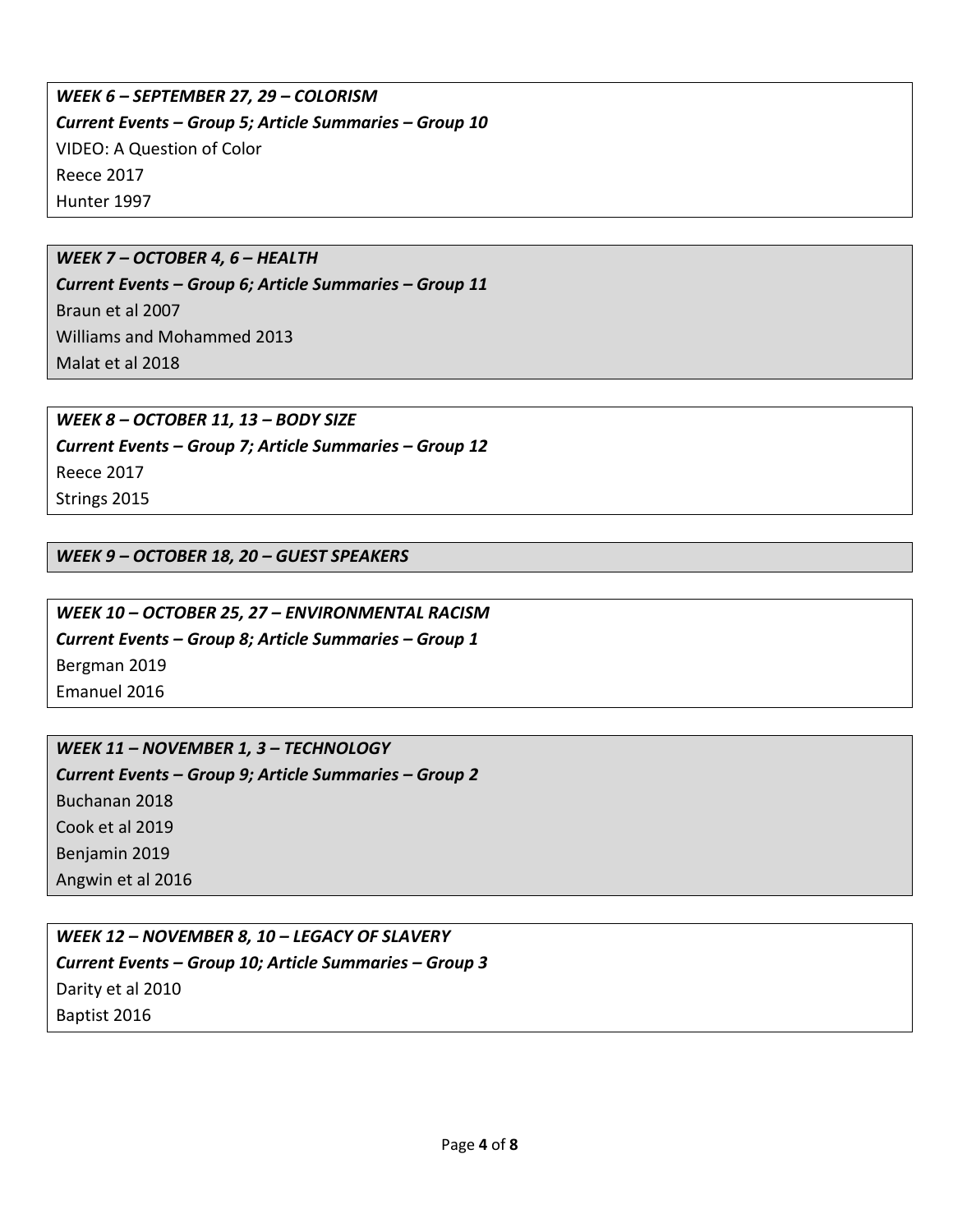## *NOVEMBER 22, 25 – NO CLASS FOR THANKSGIVING*

*WEEK 14 – NOVEMBER 29, DECEMBER 1 – THE FUTURE OF RACE Current Events – Group 12; Article Summaries – Group 5* Alba 2018 Reece 2021

*WEEK 15 – DECEMBER 6 (OPTIONAL) – FINAL PAPER Q&A*

## *FINAL DUE: DECEMBER 13th*

### **Documentaries**

- o *Slavery and the Making of America (choose 2 parts)*
- o *Unnatural Causes (choose 2 parts)*
- o *Speed Sisters: The First All-Women Race Car Driving Team in the Middle East*
- o *A Life Worth Living: Suicide Prevention in Native American and First Nations Communities*
- o *Slavery By Another Name*
- o *I Am Not Your Negro*
- o *Black and Cuba*
- o *Hoop Dreams*
- o *Concerning Violence: Nine Scenes from the Anti-Imperialistic Self Defense*
- o *Freedom on My Mind*
- o *The African Americans: Many Rivers to Cross*
- o *Harvest of Empire*
- o *Precious Knowledge*
- o *The Murder of Fred Hampton*
- o *Black Panthers: Vanguard of the Revolution*
- o *The Color of Fear*
- o *Say Her Name: The Life and Death of Sandra Bland*
- o *White Like Me: Race, Racism, and White Privilege in America*
- o *First Person Plural*
- o *Awake: A Dream from Standing Rock*
- o *People Like Me: Social Class in America*
- o *Paris is Burning*
- o *Brother Outsider: The Life of Bayard Rustin*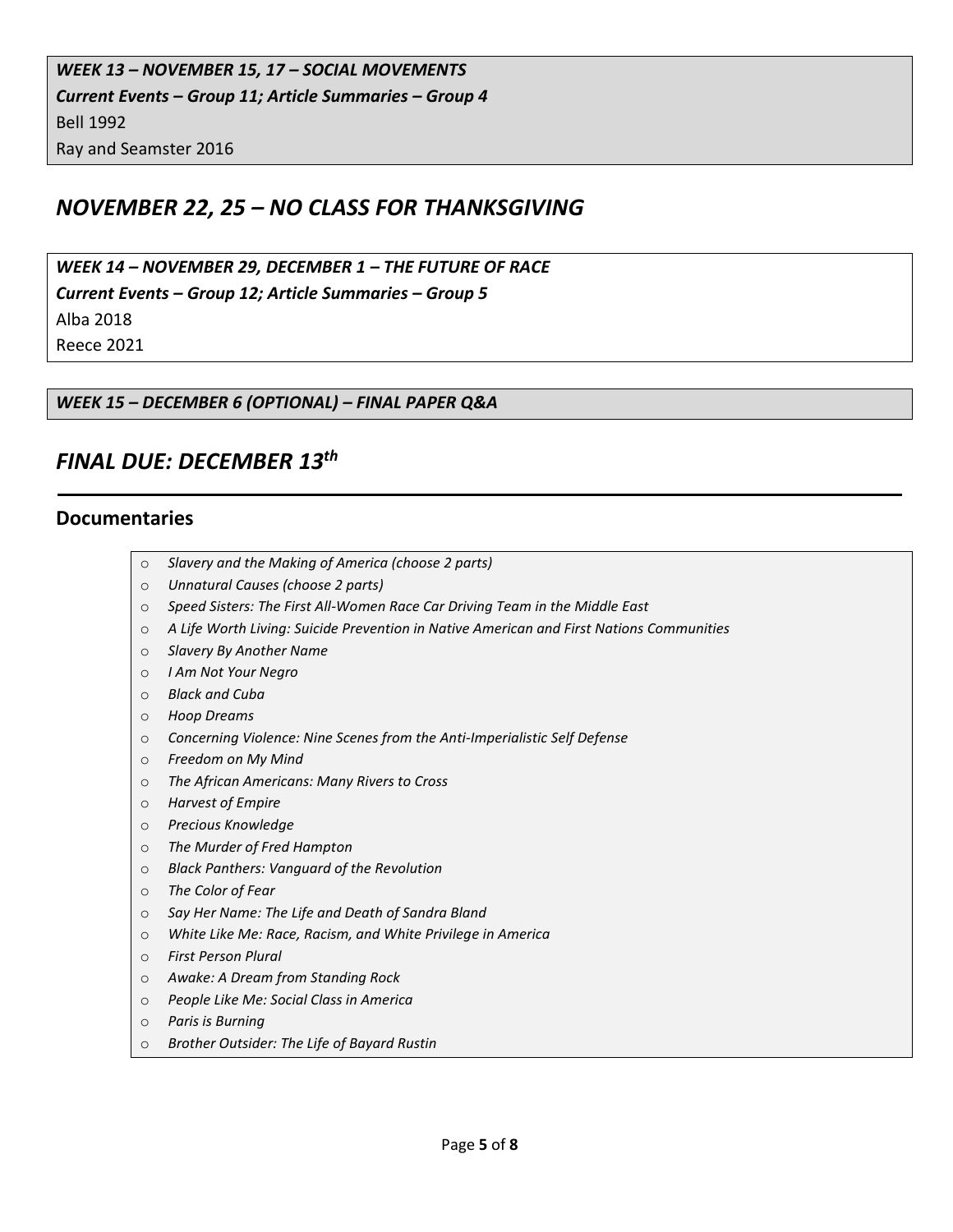### **Appendices and Policies**

#### **Student Rights & Responsibilities**

- You have a right to a learning environment that supports mental and physical wellness.
- You have a right to respect.
- You have a right to be assessed and graded fairly.
- You have a right to freedom of opinion and expression.
- You have a right to privacy and confidentiality.
- You have a right to meaningful and equal participation, to self-organize groups to improve your learning environment.
- You have a right to learn in an environment that is welcoming to all people. No student shall be isolated, excluded or diminished in any way.

With these rights come responsibilities:

- You are responsible for taking care of yourself, managing your time, and communicating with the teaching team and with others if things start to feel out of control or overwhelming.
- You are responsible for acting in a way that is worthy of respect and always respectful of others. Your experience with this course is directly related to the quality of the energy that you bring to it, and your energy shapes the quality of your peers' experiences.
- You are responsible for creating an inclusive environment and for speaking up when someone is excluded.
- You are responsible for holding yourself accountable to these standards, holding each other to these standards, and holding the teaching team accountable as well.

#### **Personal Pronoun**

Professional courtesy and sensitivity are especially important with respect to individuals and topics dealing with differences of race, culture, religion, politics, sexual orientation, gender, gender variance, and nationalities. Class rosters are provided to the instructor with the student's legal name. We will gladly honor your request to address you by an alternate name or gender pronoun. Please advise us of this preference early in the semester so that we may make appropriate changes to our records.

#### **University Policies**

#### **Academic Integrity**

Each student in the course is expected to abide by the University of Texas Honor Code: "As a student of The University of Texas at Austin, I shall abide by the core values of the University and uphold academic integrity." **Plagiarism is taken very seriously at UT.** Therefore, if you use words or ideas that are not your own (or that you have used in previous class), you must cite your sources. Otherwise you will be guilty of plagiarism and subject to academic disciplinary action, including failure of the course. You are responsible for understanding UT's Academic Honesty and the University Honor Code which can be found at the following web address[: http://deanofstudents.utexas.edu/sjs/acint\\_student.php](http://deanofstudents.utexas.edu/sjs/acint_student.php)

#### **University Resources for Students**

Your success in this class is important to me. We will all need accommodations because we all learn differently. If there are aspects of this course that prevent you from learning or exclude you, please let me know as soon as possible. Together we'll develop strategies to meet both your needs and the requirements of the course. There are also a range of resources on campus:

#### *Services for Students with Disabilities*

This class respects and welcomes students of all backgrounds, identities, and abilities. If there are circumstances that make our learning environment and activities difficult, if you have medical information that you need to share with me, or if you need specific arrangements in case the building needs to be evacuated, please let me know. I am committed to creating an effective learning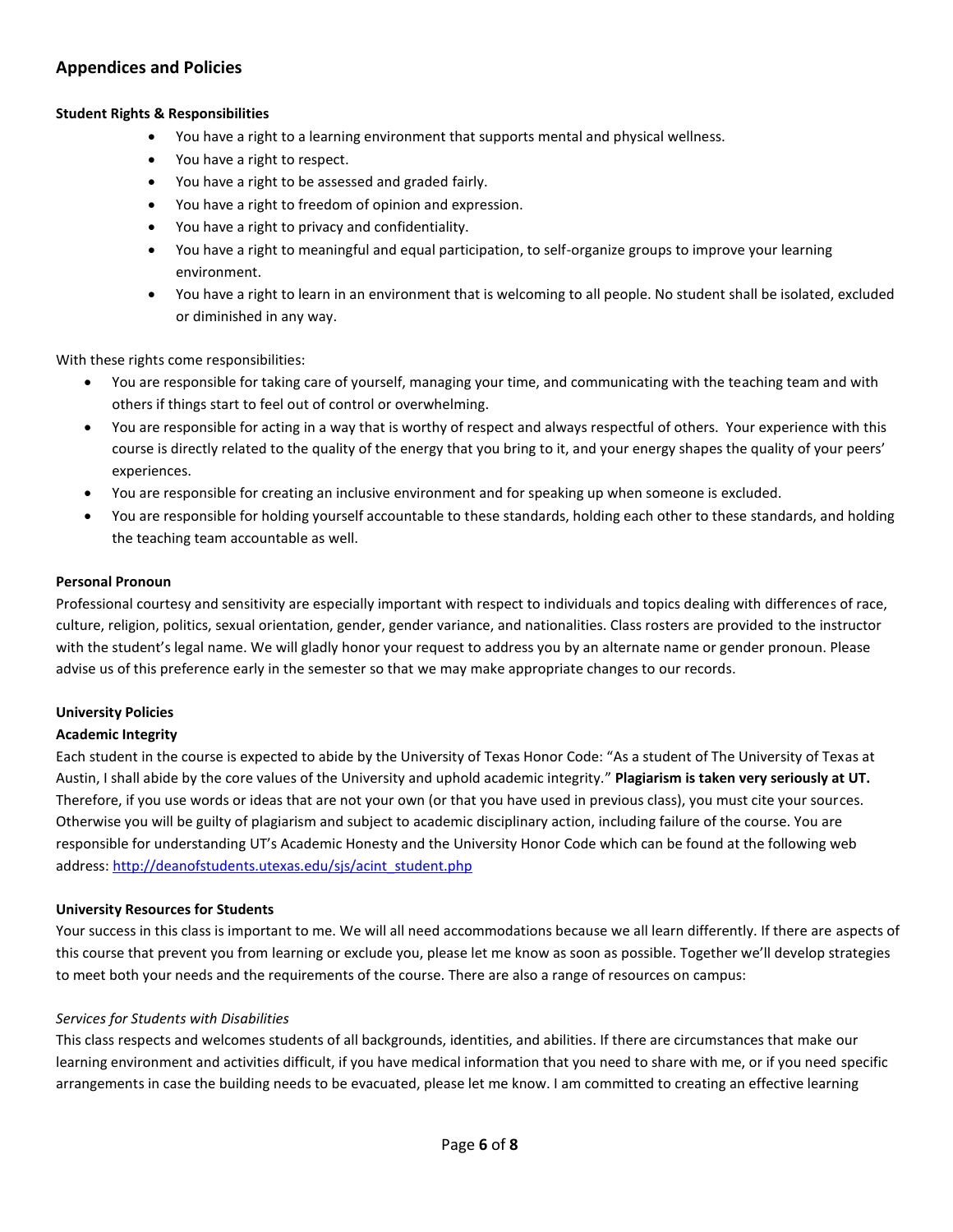environment for all students, but I can only do so if you discuss your needs with me as early as possible. I promise to maintain the confidentiality of these discussions. If appropriate, also contact Services for Students with Disabilities, 512-471-6259 (voice) or 1-866-329- 3986 (video phone). <http://ddce.utexas.edu/disability/about/>

### *Counseling and Mental Health Center*

Do your best to maintain a healthy lifestyle this semester by eating well, exercising, avoiding drugs and alcohol, getting enough sleep and taking some time to relax. This will help you achieve your goals and cope with stress.

All of us benefit from support during times of struggle. You are not alone. There are many helpful resources available on campus and an important part of the college experience is learning how to ask for help. Asking for support sooner rather than later is often helpful.

If you or anyone you know experiences any academic stress, difficult life events, or feelings like anxiety or depression, we strongly encourage you to seek support. <http://www.cmhc.utexas.edu/individualcounseling.html>

#### *The Sanger Learning Center*

Did you know that more than one-third of UT undergraduate students use the Sanger Learning Center each year to improve their academic performance? All students are welcome to take advantage of Sanger Center's classes and workshops, private learning specialist appointments, peer academic coaching, and tutoring for more than 70 courses in 15 different subject areas. For more information, please visit<http://www.utexas.edu/ugs/slc> or call 512-471-3614 (JES A332).

*Undergraduate Writing Center*:<http://uwc.utexas.edu/> *Libraries*[: http://www.lib.utexas.edu/](http://www.lib.utexas.edu/) *ITS*: <http://www.utexas.edu/its/> *Student Emergency Services*:<http://deanofstudents.utexas.edu/emergency/>

#### **Important Safety Information:**

If you have concerns about the safety or behavior of fellow students, TAs or Professors, call BCAL (the Behavior Concerns Advice Line): 512-232-5050. Your call can be anonymous. If something doesn't feel right – it probably isn't. Trust your instincts and share your concerns.

The following recommendations regarding emergency evacuation from the Office of Campus Safety and Security, 512-471-5767, <http://www.utexas.edu/safety/>

Occupants of buildings on The University of Texas at Austin campus are required to evacuate buildings when a fire alarm is activated. Alarm activation or announcement requires exiting and assembling outside.